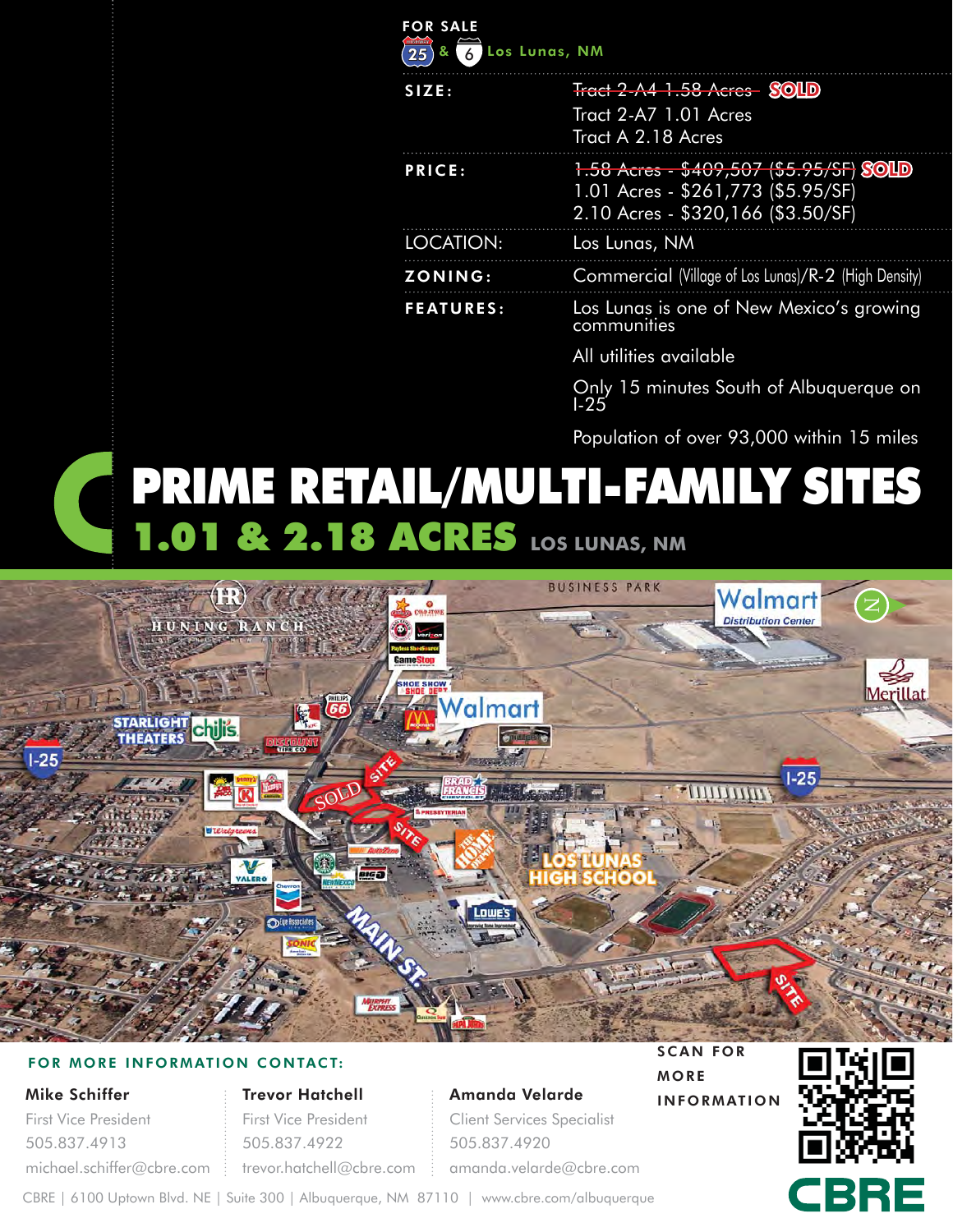FOR SALE

PRIME RETAIL/MULTI-FAMILY SITES

1.01 & 2.18 ACRES **LOS LUNAS, NM**

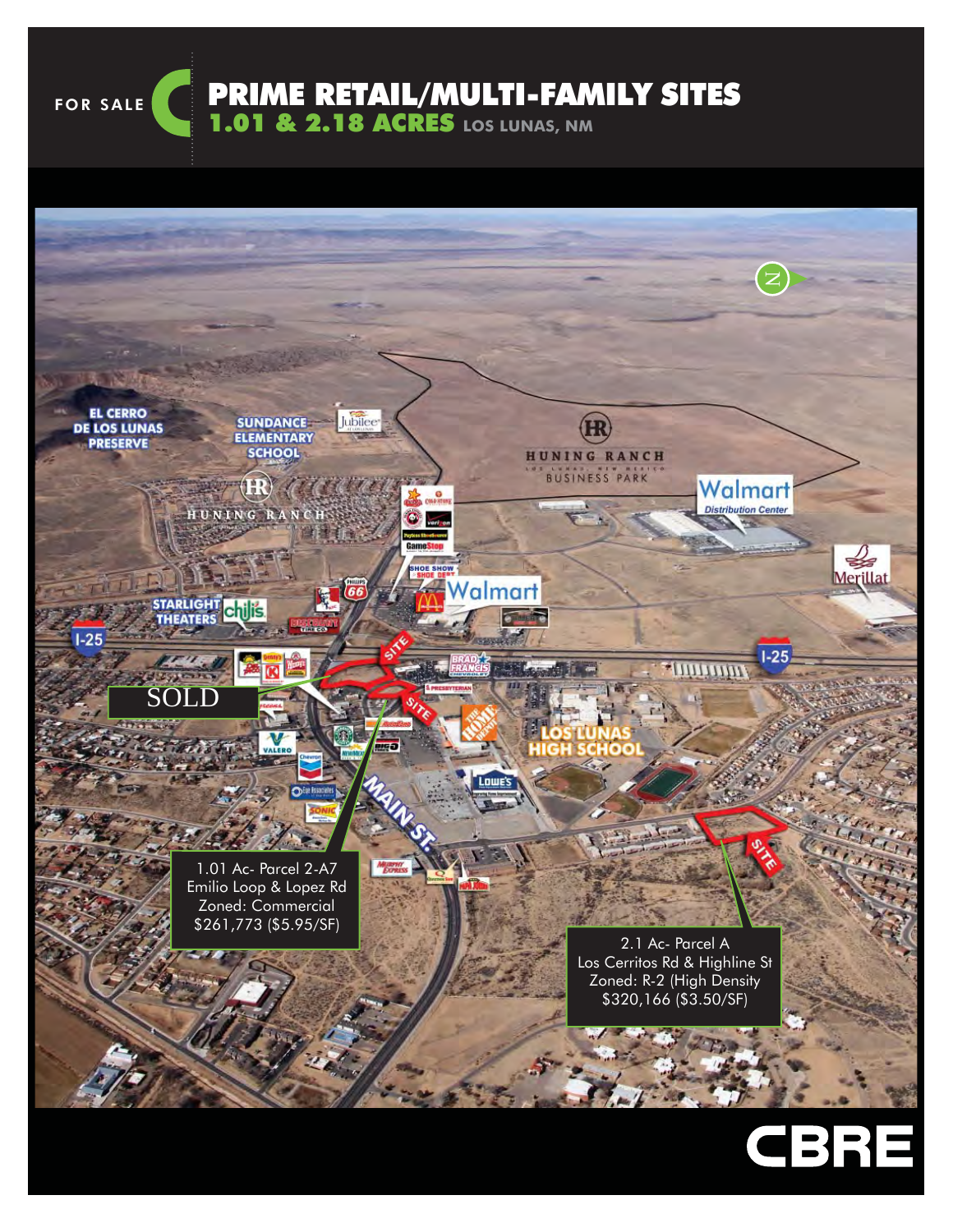FOR SALE **CONNEXT PRIME RETAIL/MULTI-FAMILY SITES** 

1.01 & 2.18 ACRES **LOS LUNAS, NM**